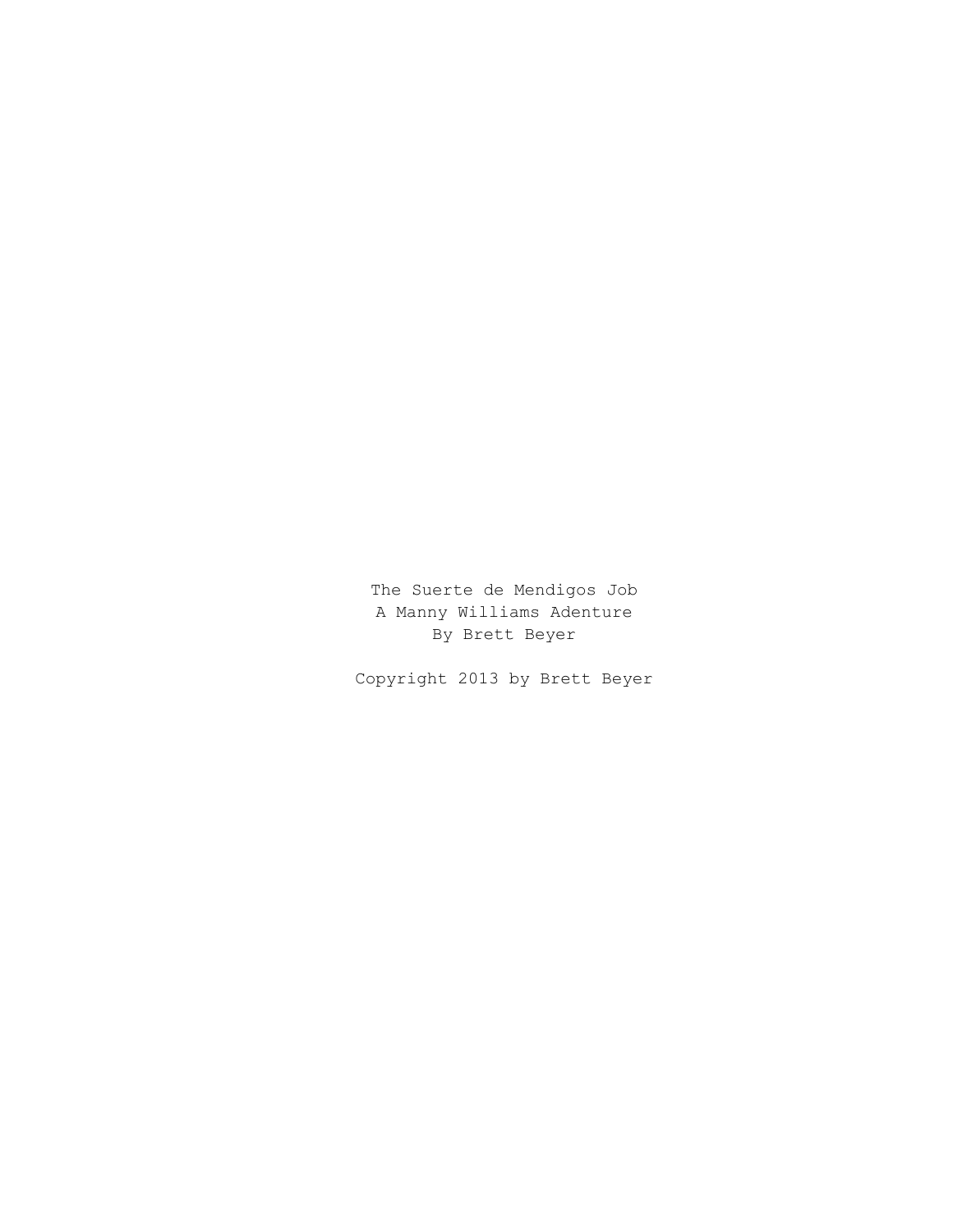*Ten years after the zombie apocalypse, the world is trying to put itself back together. The dead have been mourned, cities were burned and order was restored after a fashion. Store owners put their open signs up, the freeways opened back up, and the government began its processes all over again, despite everyone's best efforts. The world feels as if it has just survived a war. Some things have changed, however. A lot of technology failed, the world's economies crashed. No one quite feels safe on the streets, and the undead can still be found, straggling out from the wilderness or the slums of Manhattan, ready to begin anew the plague that threatened to finish humanity on the face of the earth. To answer the call, a new career path was opened to the soldiers who survived the apocalypse. They are classified under* Zombie Exterminators *but the world calls them*  Horsemen.

#### The Suerte de Mendigos Job

This is an audio transcription from the recording device of Manny Williams, found just outside of the city of Suerte de Mendigos in the burnt, bullet ridden remains of a long-distance bus due into Corpus Christi September 25<sup>th</sup>. Neither passenger nor driver were found on or around the premises of the bus. There was evidence of the jack-knifed truck, but it had long since been removed from the crime scene. The ticket office was able to confirm that the lone passenger of the bus was Emanuel E. Williams. The surveillance video footage is being reviewed to reinforce this statement.

The purpose of this transcription is to determine the disappearance of Mr. Williams and to assess the possibility that he is still alive, as other forms of communication have heretofore failed.

Begin Transmission.

\*\*Sound of a bus engine. Soft talking in the background.\*\* MANNY: September 18<sup>th</sup> 5:17 p.m.

Identification: Emmanuel "Manny" E. Williams, License number A221369 Zombie Hunter, or as you boys in accounts payable like to refer to my job: Reaper. Sometimes I think you should stop romanticizing my job and get out for some fresh air. Go on a date or something. You do remember what girls are, right?

Expense report for the Suerte de Mendigos job, charge to the U.S. Government care of US Marshall Jesus Gonzales, the Southern States Coalition Border Patrol and the great state of Texas, sarcasm intended.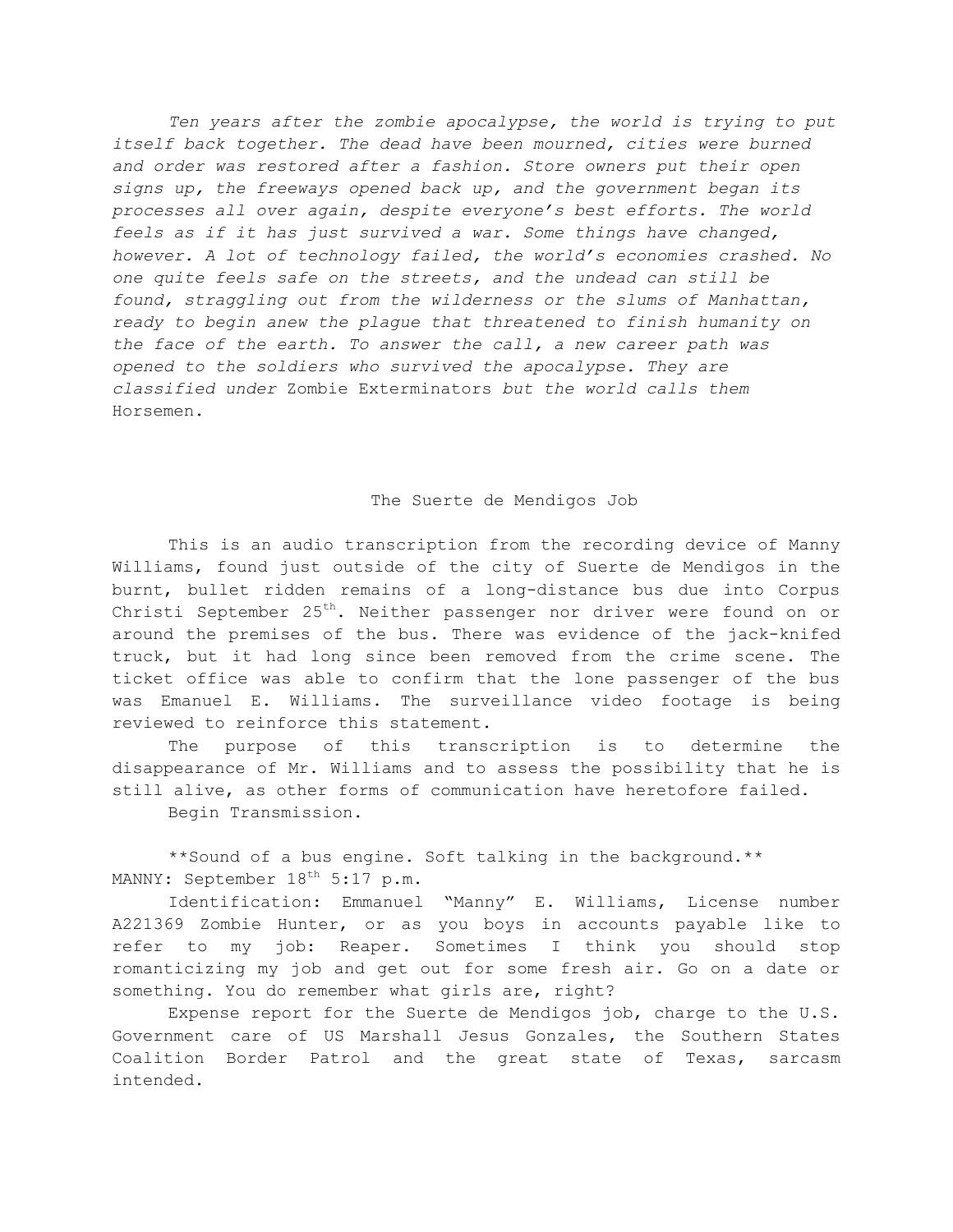Expense account item one: \$1,500 travel expenses. These include train fare from New York, taxi expenses and bus fare from Corpus Christi. Apparently the thriving metropolis of Suerte de Mendigos wouldn't pony up the dough to get me anywhere above coach, so an extra \$100 seating charge for sitting next to a kid with more snot than common sense. And \$50 cleaning bill for my jacket. I don't think any amount of cash or soap will wash that experience from my mind, so I'll let the mental trauma slide. Also major train stations are in rare commodity for places where the population is less than my IQ. The bus isn't as crowded as the train, but the A/C is hit and miss and when the bus driver turns it on, something clanks around in the vents like it's one of the armadillos on the side of the road got caught inside and is trying to get out.

Like I said I came coach, but I really can't blame Suerte de Mendigos for that. That particular seat was benefitted me by Uncle Sam himself. This just shows that there is no senator or congressman who will stop at any expense to procure "The highest recommended specialist in Zombie Extraction on the east coast," or at least that's what it said on the request of services. Coming from anybody else, that phrase would come off as complimentary. Coming from the government, it means "Everybody else said no."

It's OK, really. I could use some time away from New York, and apparently I found it. This ain't just doing time away from the big city, it's practically solitary confinement. The landscape is flat, the colors all seem muted, and the only thing to see on the horizon is the line between the land and the sky. At least you could see Stiff coming from a mile away. Or, you know, civilization.

Speaking of which, I'm getting a creepy vibe off of the looks the bus driver is giving me, so I'll continue this oratory later.

# MANNY: September 18<sup>th</sup> 8:30 p.m.

Groan. Next time I come to Texas, remind me to bring Manhattan.

Never mind. OK, I have checked into the Comfy Mill Motel, expense item number three: \$300 for the week. Either this is a really great deal, or I'm getting exactly what I'm paying for. By the looks of the room, I'm getting the latter. I'm foregoing the usual black-light sweep of the room, and adding expense item number four: \$20 for sheet set bought at the local box mart down the street.

I'm to meet with the Mayor tomorrow morning at 5:30 a.m. at a rundown grease hole down the street. The timing and the secrecy is strange. I wonder if this is typical for Texas. No early morning meetings in New York. Well, it is considered the city that never sleeps, so maybe there are those meetings, but if it never goes to bed, it isn't an early morning meeting, just a really, really late night meeting with doughnuts.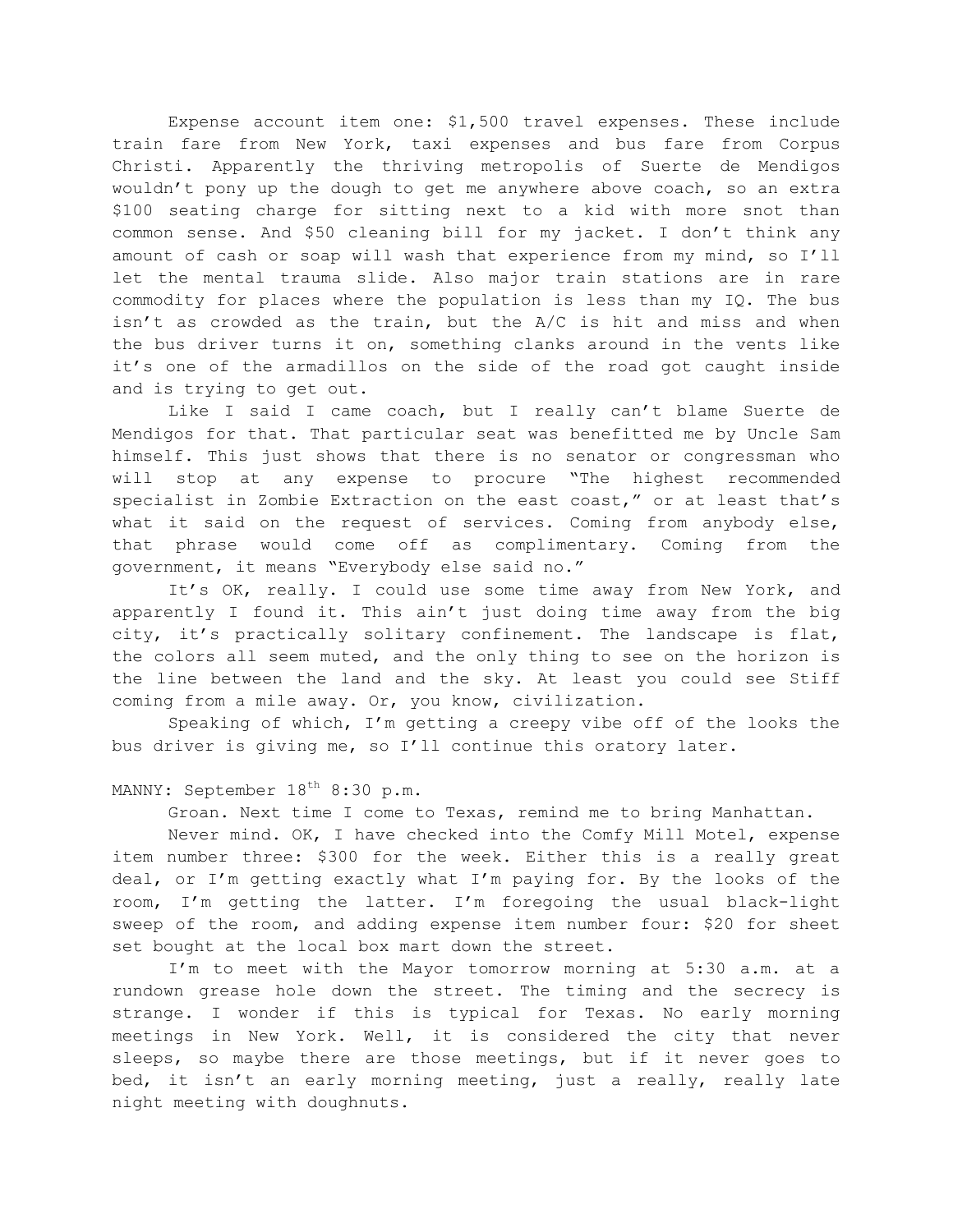Regardless, I'm going to turn in early to make it in time for the super-secret spy club, and will be charging the city of Suerte de Mendigos \$2 per minute of sleep I would regularly be getting, not counting for time zone differential.

### MANNY: September 19<sup>th</sup> 5:15 a.m.

Woke up early to make sure I would make it to the Agent Morning Person meeting. Didn't shower or use deodorant just to show spite for my comrades. I hope it's in a small meeting room. I walked down to the diner, which was only about a five minute walk from my room at the motel. It's a paradigm shock going from city streets that are never empty to a town that apparently turns saccadic overnight. I'm sure prior to the infestation, these streets would have been tranquil or zen-like, with only a blinking amber street light to punctuate the vague concept of civilization, but now it feels like a constant ambush in waiting. I've seen the stiffs stumbling in hordes to similar backdrops. It never quite leaves you.

I use the phrase ambush in reference towards actual people. Everyone knows that stiffs don't think. If the phrase "I think therefore I am" refers to actual human beings, "I eat your face off, therefore I'm a pain in the ass" is more of the zombie mantra.

The diner was dark except for a light in the kitchen. I knocked on the door and they appeared to be expecting me. They even set up a quick meal for me while I wait for my new associates. \$5.00 for a "Mexican Grill" and a bottomless cup of coffee. Breakfast was on the house, but I'm still charging for the early morning.

## MANNY: September 19<sup>th</sup> 5:35 a.m.

I am now meeting with the mayor of Suerte de Mendigos, one Mayor José Gonzales, and US Marshal Jesus Gonzales. (Pause) Jesus: No relation. MANNY: I didn't say anything. JESUS: I just thought I would save you the trouble. Gonzales is a very common name. MANNY: As I was saying, both individuals have been notified that our conversation is being recorded, and have been shown my credentials. They have both been briefed on my clearance and have seen the letters of recommendation from the U.S. government, and both have witnessed to my office as it were. Do you agree to my terms of service, yes or no? José: Si. JESUS: Yes. MANNY: Then we can begin business. José, I believe meeting at this atrocious hour was your idea, so I'll let you go first. JESUS: Actually, Senor Williams, our appointment time was my idea.

MANNY: Duly noted.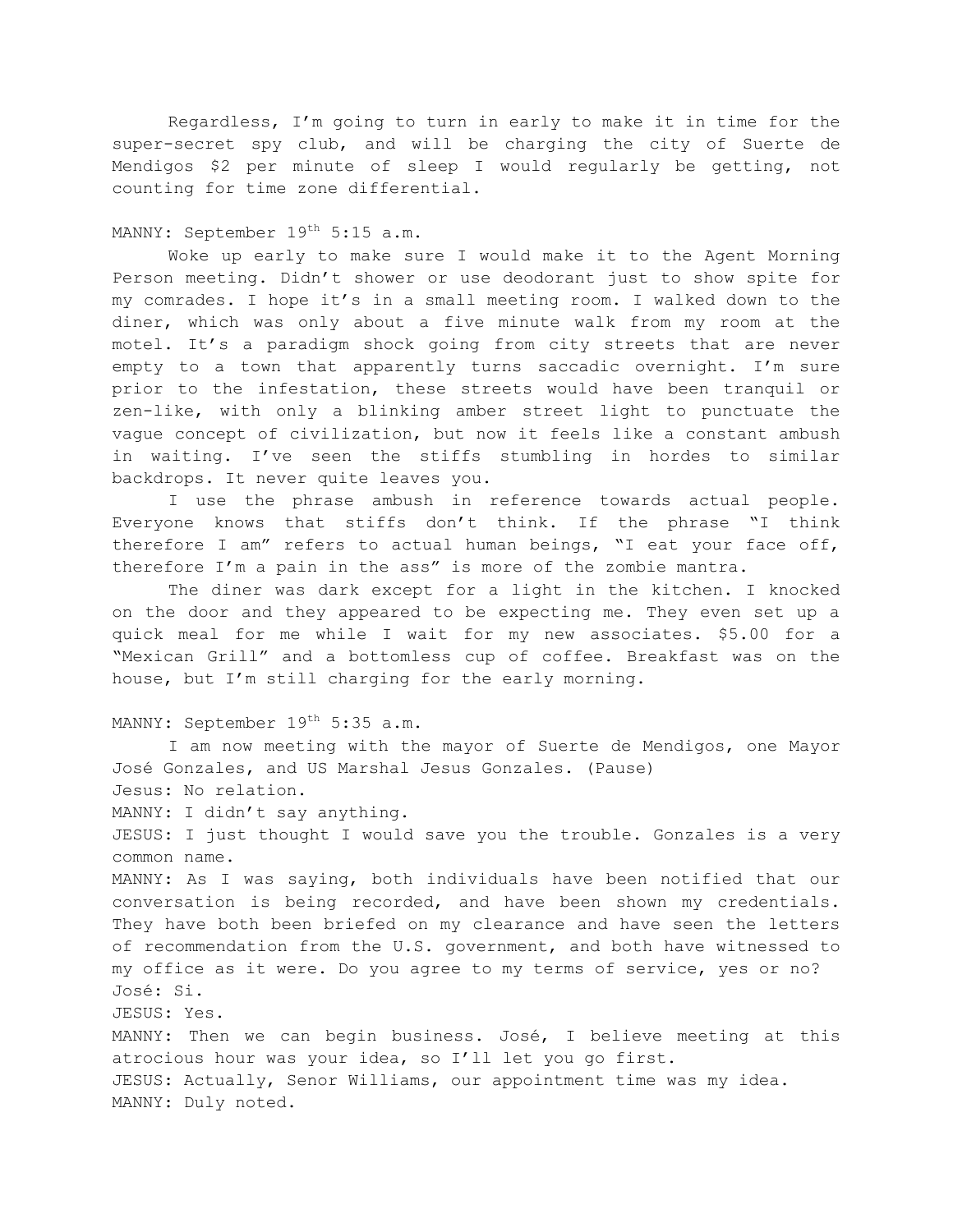JOSÉ: The problem started about three months ago. MANNY: See? I wrote it down and everything. JESUS: So I see. MANNY: "Jesus wanted to meet at 5:30 a.m." Just there. In black and white. Just in case anybody was wondering. JESUS: Yes, I see. By the way, my name is pronounced "Hay-Zeus" MANNY: My mistake. JOSÉ: Can you niños stop bickering for a few moments so we can go to work? MANNY: I'm good if the Son of God is good. JESUS: Let's continue. Burro. MANNY: What was that? JESUS: Nothing. JOSÉ: As I was saying, this started few months ago. We have all the standard defense against what you call stiffs. We have motion detector, zombie squad, and we have the best trained border patrol all along the Southern Alliance. MANNY: For the record: a zombie squad is a slang term for a group of local citizens under temporary employ of a city or state for wiping out stiffs. This is under code 19-116.b(i-iii). JOSÉ: Si. Well, it has been years since we have had any regular activity. Now we are experiencing stragglers once, twice a week. Our detectors to the south are going off always. We have border patrol bring in heads to confirm their kills. Last week we outranked Houston for straggler reports. This is not something we are proud of. MANNY: So why all the activity? Are there a lot of campers or noisy teens kicking up attention? JOSÉ: No. We have strict regulations. No going out into the wilderness. Everything to the South is flatlands. There are one or two law breakers, but not enough to draw attention to this many zombies. MANNY: And that is where they are coming from? From the South? JOSÉ: Always. MANNY: What's South of here? JOSÉ: Just desert. There are water stations, the border fence, communication stations. Not much. MANNY: Desert seems to be in no short supply around here. José: You make fun. MANNY: No, no, no. Well, a little bit. You have to understand where I'm coming from. JOSÉ: I understand, Señor Williams. You think because we are small town we do not have big city problems, but believe me, we do. We used to be the capital of illegal immigration from Mexico. The lucky ones get deported. MANNY: What about the unlucky ones?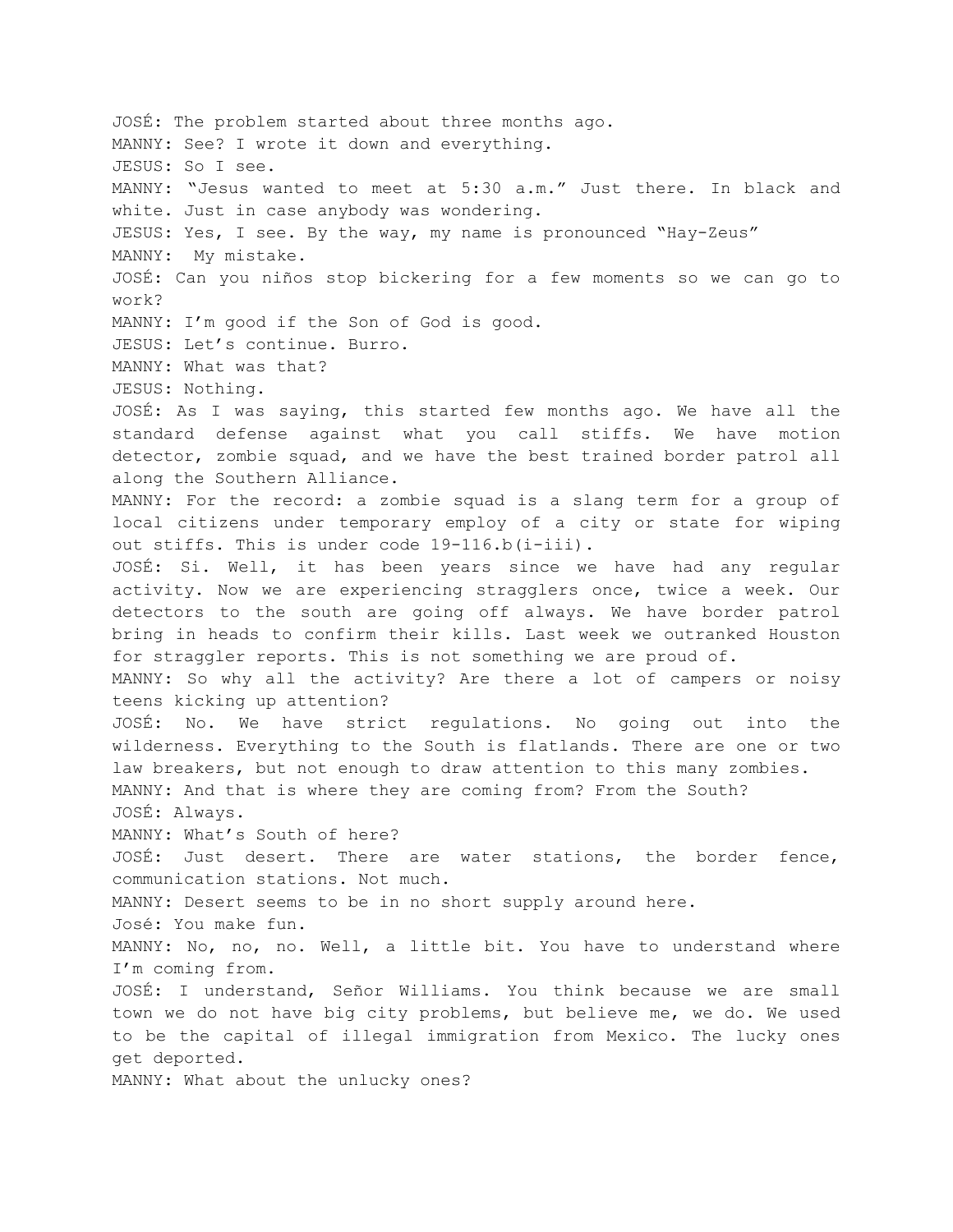JOSÉ: They get sent home, too. Most of the time in a box. The desert claims a lot of people. We have a drug epidemic that forever is problem. Sometimes the border jumpers would come bearing drugs, so we put a stop to that. Then visitors would come with the drugs inside their bodies. It took us a long while to figure that out, but we did. JESUS: We had that problem, too. People would have the drugs taped to an organ or intestine. Sometimes we found some with less intrusive, but very uncomfortable ways as well. MANNY: Like what? JESUS: I would tell you, but you would sit uncomfortable for week. JOSÉ: They got away with it for long time, but we made a new welcoming committee. You met our drug-sniffing dogs when you came into town, no? MANNY: Is that what they were? I thought it was a local ladies' book club that was really interested in the novella I was carrying in my pocket. JOSÉ: All of this is because the cartels. The drug cartels in Mexico… Whew! El Diablo! MANNY: Pretty bad, huh? JOSÉ: Why do you think I come to United States? The drug cartels run everything in Mexico! They kidnap people off the street, kill for no reason. Extortion, rape, murder… They do it all. We want to keep our little Suerte de Mendigos safe from monsters such as those! Zombies are child's play in comparison. Drug cartels are not welcome in your country. So I come here to United States. I become citizen, and later I become mayor. I pull the bodies of the runners from the desert and send them back to Mexico and do my best with my little town. What I try to tell you is this: even though we are not a big city, we still have plenty trouble. We even have prostitution. Of course, she puts her teeth in for visitors. MANNY: You mentioned communication stations in the desert. What are they for? JOSÉ: Does our choice in prostitutes make you uncomfortable? MANNY: No, let's just get back on track. What are the communication stations for? JESUS: I can cover that. They are for Check-ins, Mr. Williams. The border patrol use them all along the southern states in case they don't have coverage like in the desert. But mostly they are for a base of operations. Most of our border patrol travel between the stations like frogs from one lily pad to another. It gives them a place to call home. There are places to sleep and places to eat. MANNY: Are they safe from zombie attacks? JESUS: Safe enough. We've never had a stiff eat his way into one. JOSÉ: Señor Williams, I have always wanted to know something about the zombies.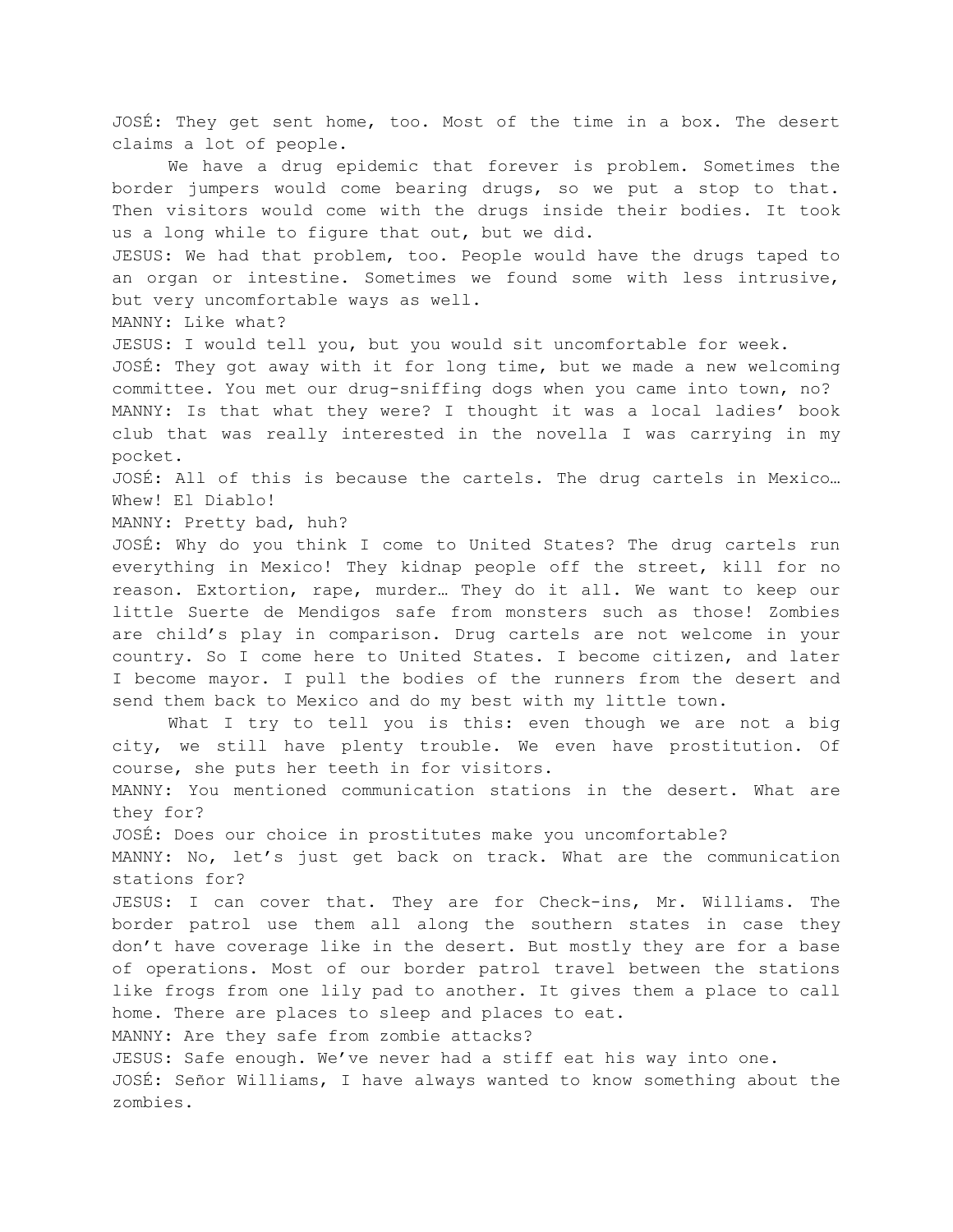MANNY: What do you want to know, Mr. Gonzales. JOSÉ: I am a little embarrassed to ask. MANNY: I've heard 'em all, Mr. Gonzales. JOSÉ: Why do the zombies… stiffs… always breath and moan when they are technically dead? MANNY: Good question. There are several theories, but my personal belief is that some habits die hard. Technically, most of the organs that a convert has are superfluous. Lungs most of us are at least unconsciously aware of, especially asthmatics, right? Organs like the liver, spleen and kidneys are filters, but what would a zombie want with a spleen? Because they don't need them, they rarely miss them. That's why you can get crawlers with most of their bodies blown off, but they still keep coming. All a convert really needs is a spinal column, a brain and a mouth. \*\*A moment of silence\*\* MANNY: What was that? JOSÉ: What was what? MANNY: You two shared a look. JOSÉ: It doesn't matter. Liste… MANNY: I can leave you two alone if you'd like. JOSÉ: Can you help us Señor Williams? MANNY: So, you want me to find why the influx of stiffs that are congregating to your little town. I get that. Why the marshall? JESUS: I'm your guide. The Tamaulipan Mezquital Desert can be a cruel mistress, amigo. MANNY: Ah. That's just great. So, when do we leave? JESUS: Midnight tonight. MANNY: What's with you and the weird hours? JESUS: The U.S. Government wants you to know you're on her clock, now. Oh, and while we're on the subject, I don't want you out of your motel room today. I will send provisions. Do you like pizza? MANNY: What am I supposed to do in the mean time? JESUS: Why don't you try catching up on your sleep? September  $18^{th}$  5:07 p.m.

MANNY: I remember why I stopped watching television. There's a mindnumbing parade of court-room television and talk shows that should have gone down with the collapse of society. I turned my attention to the window and the grand stage of Suerte de Mendigos' day life. This is the kind of small town where everybody probably knows everybody else. Take that for what it's worth.

It appears that the high school's equivalent to killing time after school has most of the student body heading over to an outdoor shooting range, which even has moving targets traveling on an electronic track. Texas always did better against the apocalypse than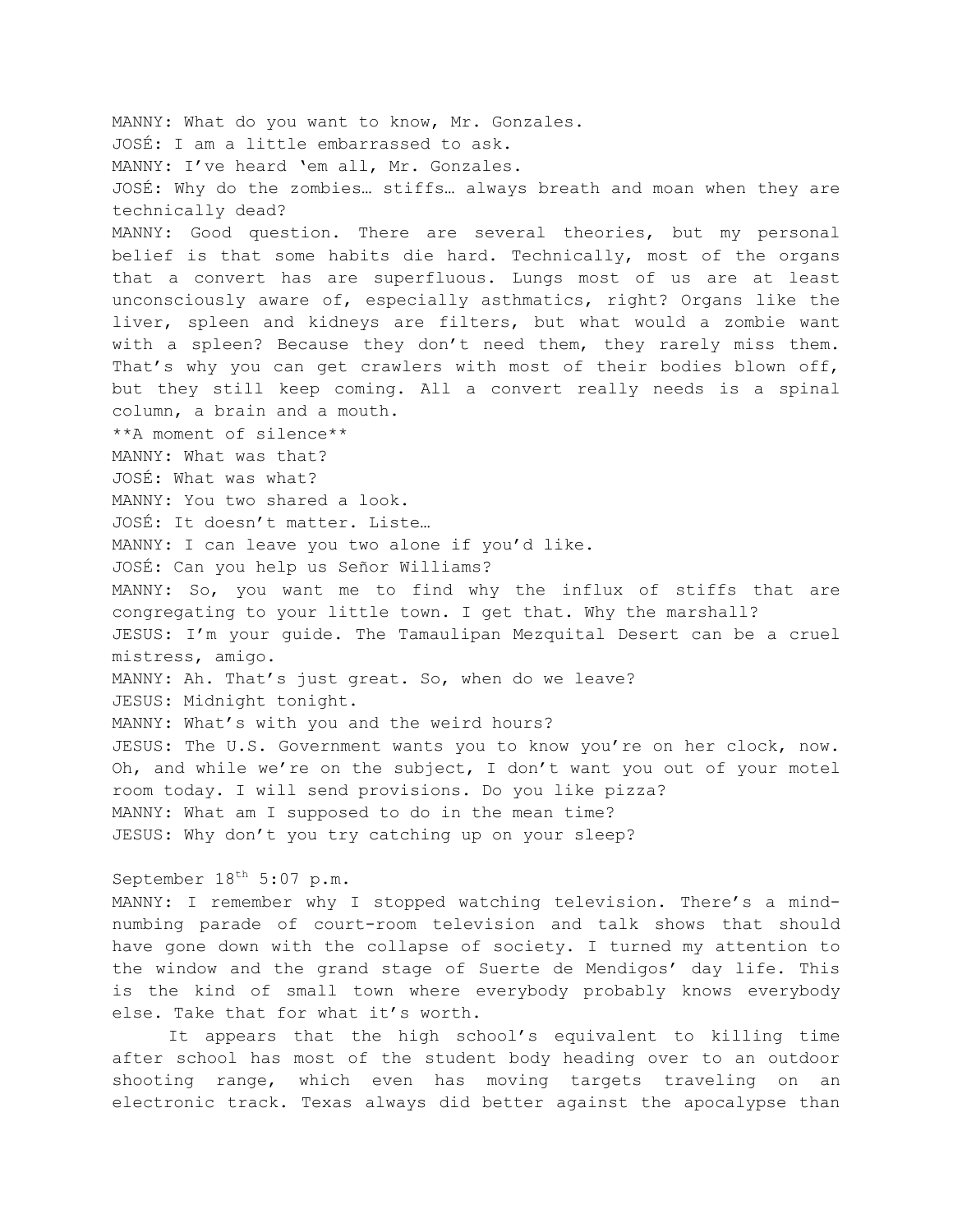many of their neighbors. Probably a combination of flat landscape and their refusal to adhere to gun control laws pushed into place ironically just before the infestation. It does make me wonder about why they need somebody like me to solve this issue. I'll try not to think too hard about it, lest they call me off and I don't get paid.

I do miss some of the honest street crime of the Big Apple. The only hookers here are a late 50-something mother and her mid-40 something daughter who have conveniently rented out the rooms on either side of mine. I try not to listen, but… just call me Lincoln Duncan.

I will admit that I would stand out in this crowd like a stiff with a head wound. Looks like everybody knows everybody else and develop a special kind of ignorance when they go to visit Fanny Mae and her little sister in these rooms next to mine. Not to mention the town dress code was created in a Marlboro commercial. In New York, I'm just another Fedora in a trench coat. Here, I'm the only guy without a cowboy hat.

# MANNY: September 20<sup>th</sup> 12:15 a.m.

Marshal Jesus pulled into the parking lot ten minutes ago in a beat-up pickup with a dust and mud themed paint job. I don't know what he has planned, but if it includes Daisy Dukes, *Dueling Banjos* or that truck, he's going to need to pay me up front. Seriously, all that thing needs is naked lady mud flaps or a pair of plastic cahones hanging from the tail pipe to complete the image.

One thing is odd about our lawman out there. After pulling into the parking lot, he shut down his coughing, sputtering monstrosity, got out and casually walked to the other side of the parking lot. He quickly got into another car and sat in the darkness. He's still there. I can see him in the strobe light effect of the vacancy sign. He isn't with anybody, he isn't smoking, and he isn't playing with his phone. He just sits and watches. What he's watching for, I have no idea. I'm not one to tell a U.S. Marshall his business, but his behavior is what some might call erratic. Ah, here he comes.

I'm packing my doctor's bag, including the standard extraction kit. Flares, alcohol, my .38 special, shotgun with double-ought and solid slug rounds, flashlight and extra batteries. I assumed that if there were special provisions needed, I would have been alerted.

\*\*A knocking sound.\*\*

MANNY: Come in, Marshall.

\*\*Sound of door opening. Footsteps.\*\*

JESUS: You sounded pretty sure it was me. Are all city people so trusting?

MANNY: I saw you coming.

JESUS: Is that what you are wearing?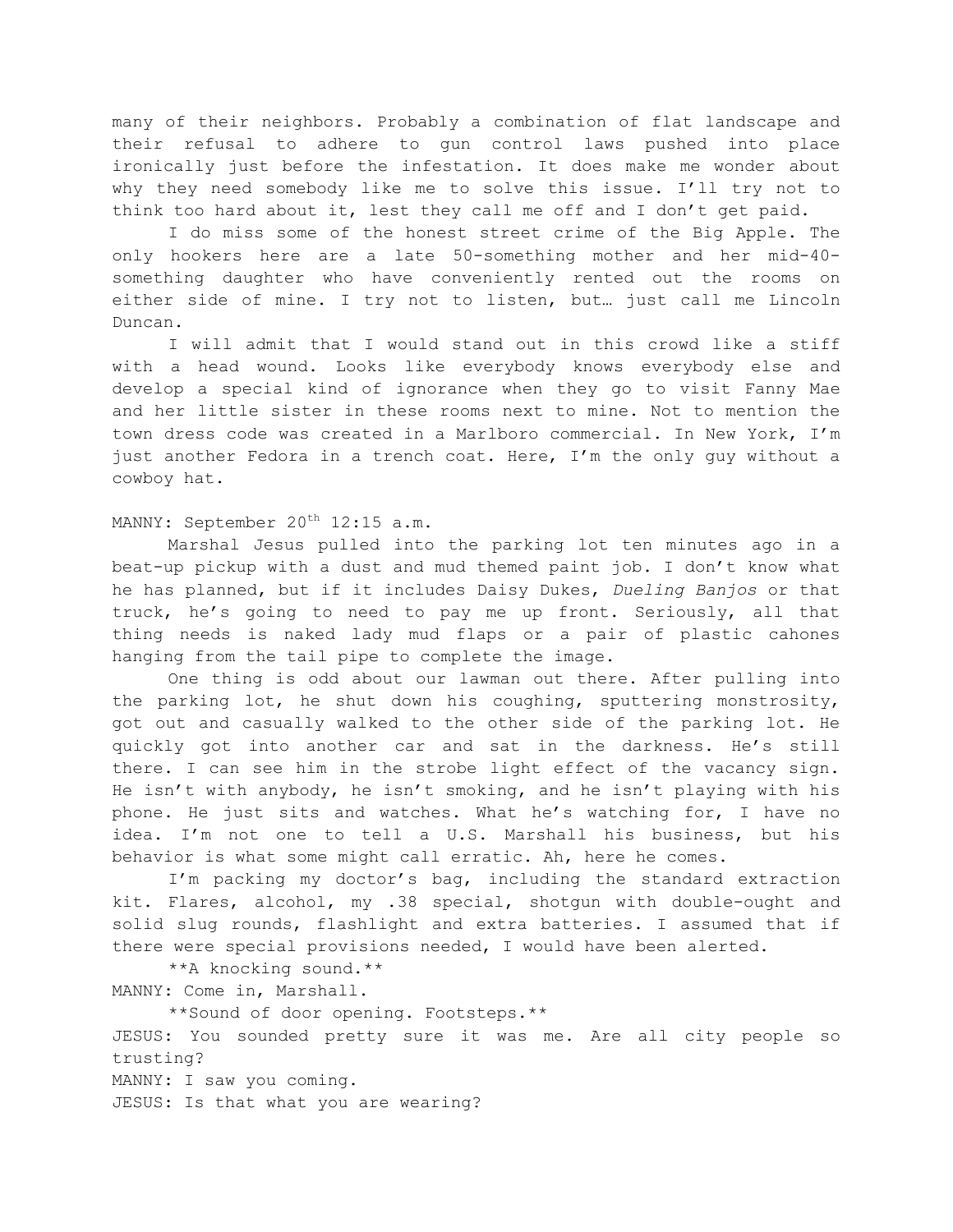MANNY: You sound like my ex-wife. JESUS: It will not work. Here. Try these on. MANNY: Blue jeans? Is this a joke? I don't think I even own a pair of blue jeans. JESUS: And you'll have to trade in your hat. MANNY: Where are we going? JESUS: Into the desert, amigo. MANNY: Won't I want my hat in the desert? JESUS: You will want a hat, just not that hat. You look like you are from the city. MANNY: I am from the city. JESUS: When you are in the city, it is O.K. to look like you are from the city. When you are in the desert, city people just look like easy targets. MANNY: So what am I supposed to wear? JESUS: A cowboy hat like everybody else. MANNY: Don't I get a choice in this matter? JESUS: I could bring you a sombrero if you prefer. MANNY: No Thanks. JESUS: Suit yourself. MANNY: September  $20^{th}$ , ugh, 1:17 a.m. Apparently the Texas Road and Highway Department have decided to opt for the more rustic feel of potholes over, say, actual roads. JESUS: Sorry amigo. We are off the paved road now. I'm afraid you will have to explore our great state the way the rest of us do. MANNY: With a ruptured spleen? JESUS: It is not that bad. MANNY: Tell that to my spleen. Are you actually trying to hit every pot hole?

JESUS: Not every one. MANNY: Ugh! JESUS: OK, that one I tried to hit.

MANNY: September 20<sup>th</sup> 9:47 a.m.

I've set my recorder for auto-record. If there are any sounds outside of natural ambiance, it should kick on for future study in case I don't survive this case.

We arrived at our "basecamp" shortly before dawn. It's an abandoned border patrol station and by the smell of it, our Marshall and Savior evicted a family of coyotes just before we got here. He says that it's perfectly safe, but I think he would have said that about sailing on the Titanic.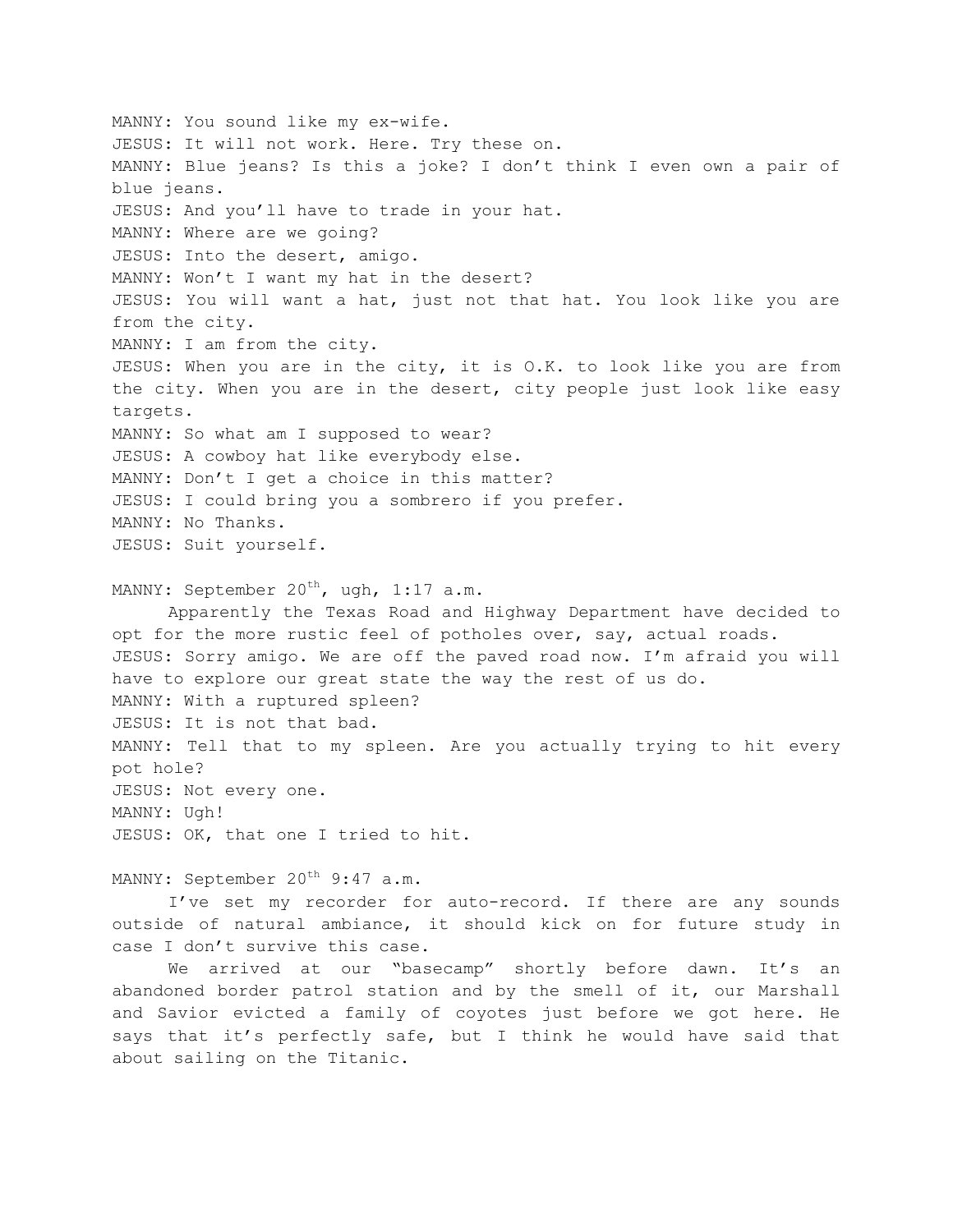Marshal Sleeping Beauty elected to have me take first watch, letting me know it's my own fault I didn't get any sleep on the way here.

My only companions are a spotting scope, binoculars and about twenty million tons of sand. The scope is a Leopold! They can only put me up in the crappiest whore house in Texas, but they give god-boy a scope that costs more than my room cost for the whole week. Apparently we work for different governments.

My first priority is to watch for stragglers, and my second priority is to murder Jesus in his sleep. JESUS: I heard that. MANNY: That's great.

MANNY: September 20<sup>th</sup> 3:57 p.m.

I've been watching a dust cloud trailing up from the North for forty-five minutes. It's a single line of dust indicating a vehicle headed our direction. Probably the official State Vehicle: A pick-up truck covered in dirt.

MANNY: September 20<sup>th</sup> 4:13 Yep. A pick-up. \*\*sound of a vehicle horn\*\* JESUS: Ah, this will be our guide. MANNY: I thought you were my guide. JESUS: Sí. I am your guide, and he is my guide. MANNY: Why do you need a guide? JESUS: I don't know anything about the desert. How about you? MANNY: And does your guide have a guide? JESUS: Let's ask him. Hello! Mr. Timson I presume! TIMSON: Yep. \*\*spits\*\* MANNY: I see you're a local. TIMSON: Now, how'd you guess that? \*\*spits\*\* MANNY: Must be the local mannerisms. Tell me why you're here again? JESUS: I have invited Mr. Timson to help us in our investigations and help us not to die, Mr. Williams. MANNY: And what are the chances of dying, exactly? TIMSON: You're a city slicker? I'm a little surprised you ain't dead already. But you just stick with lil' ol' Timmy and I'll see you through. MANNY: Timmy? TIMSON: Mr. Timson's my uncle's name. You call me Timmy. \*\*spits\*\* JESUS: Listen, amigo. Mr. Timson knows this desert better than anyone. I advise you to listen to him and turn off your recorder. It makes some people nervous. MANNY: Fine.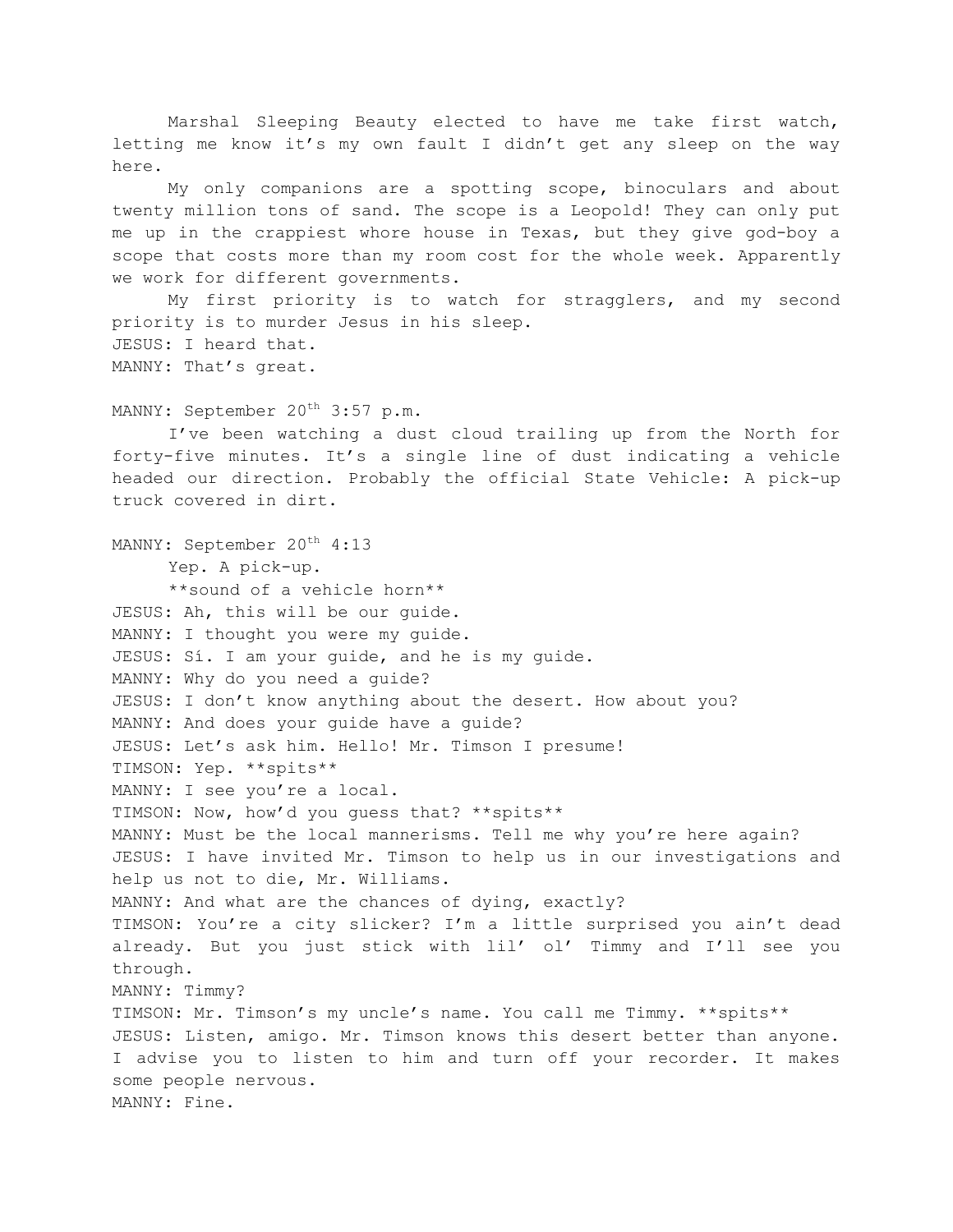MANNY: September 20<sup>th</sup> 8:52 p.m. Evening, Timmy. TIMSON: Mr. Zombie Killer. MANNY: You can call me Manny. TIMSON: It's all good. \*\*spits\*\* MANNY: Do you have any idea of what's going on out here? TIMSON: Like what? Lots goes on in the desert. MANNY: I mean, why am I out here? Seems to me like you Texans can take care of yourselves and wouldn't need somebody of my expertise. TIMSON: Couldn't tell you that, hombre. These out-of-state folks are always getting other out-of-state folks to take our jobs. \*\*spits\*\* MANNY: It's nothing personal. I was just called out on this gig. TIMSON: I get it. It's just that you city slicker folk don't think we country bumpkins know a lick about real life because we never experienced the hustle and bustle of the big city. Well, I got somethin' to say about it. I saw some of them big cities back east. I don't want no part of 'em. You get folks all bunched up together, they stop thinkin' like folks. They start thinkin' that everybody needs to take care of them, and nobody can think *but* them. They stop breathin' fresh air and live off of that recycled stuff. No thanks. I'll take the life I can see, not dark alleys and walled up life. MANNY: Listen, if I'm here, then you shouldn't be here. And if you're here, then I shouldn't be. But for some reason we're both getting paid to be here, so we might as well finish the job and be on our way. Smoke? TIMSON: Sure. MANNY: What I need to know is why this place is so dangerous. Why does my guide need a guide? TIMSON: Can't tell you that. \*\*spits\*\* This place ain't safe for almost no one. You got to know the area. You can drive out here with 4-wheel drive, but the only folks really willing to do that are the border patrol and the Zombie Squad. MANNY: Why is that? TIMSON: Superstitions. What do you see out there, Manny? MANNY: Sage brush, sand, cracked earth… TIMSON: It's just too easy to see a rotted hand reach out of anywhere and grab you by the ankle. Plenty of hiding places out there for anyone who has a mind to hide. MANNY: But stiffs don't hide. They've been known to go dormant until someone walks past, but they don't hide. TIMSON: Exactly. And there's no life out there to speak of. No *human* life, anyway, so we don't have much call for zombies. Do *you* know why a zombie would come out this way?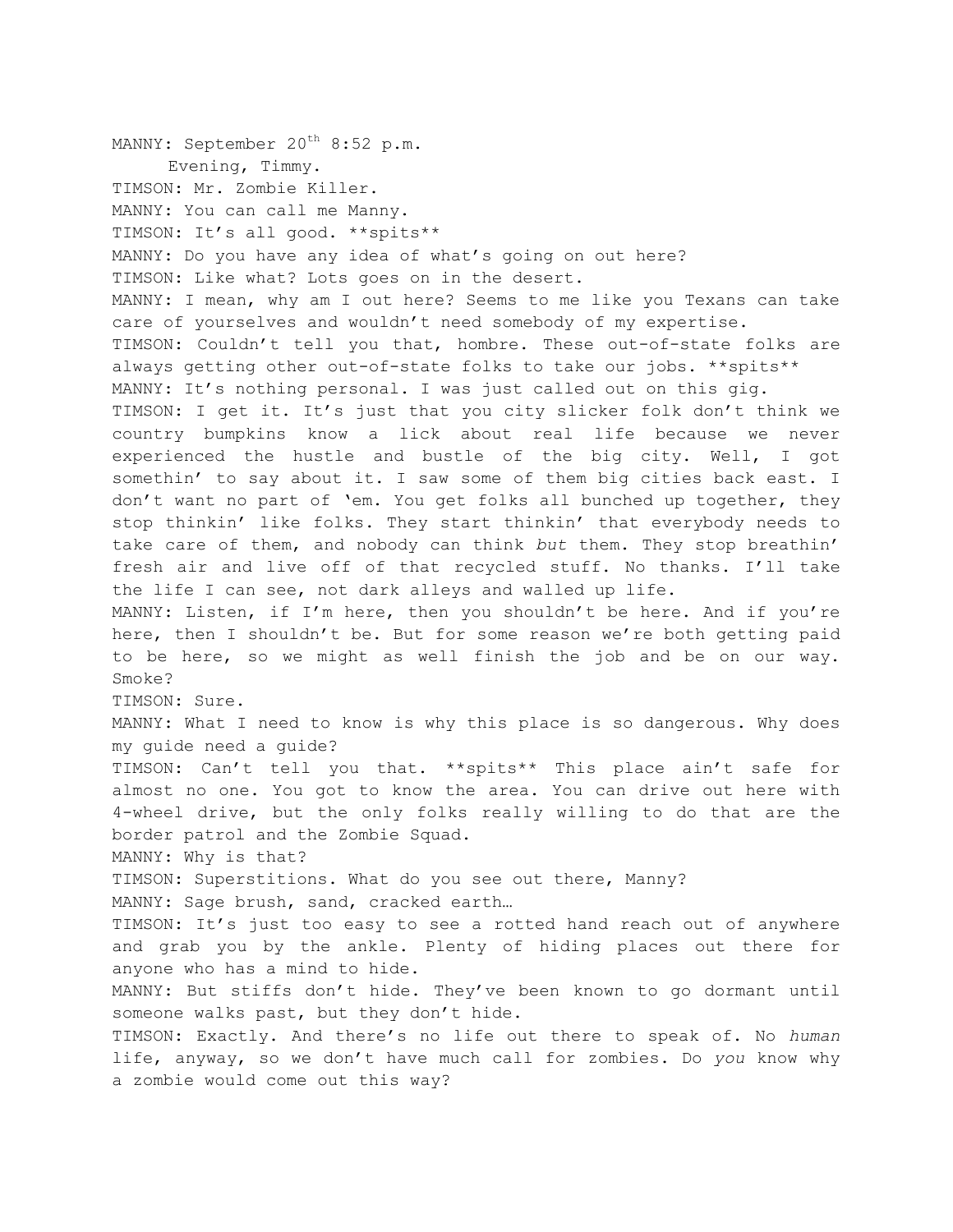MANNY: It doesn't make much sense. They go toward light and sound, but they don't wander, per se. Unless they think there's a meal at the end of the hallway, they won't go down it. MANNY: September 21<sup>st</sup> 2:26 a.m. I'm on night watch, using night vision goggles once again a gift from Jesus' generous Uncle Sam verses the Tight-wad old miser I deal with. JESUS: Are you still awake, Mr. Williams? MANNY: Mmmph. Jesus: Of course you are. You have first watch. I will be honest with you, Mr. Williams. When I saw your name, I assumed you were Latino. MANNY: It's short for Emanuel. JESUS: What, were you raised by the Amish? MANNY: Were you raised by the Virgin Mary? JESUS: Maybe it is time we put away the bickering and concentrate on the real enemy. MANNY: We have an enemy now, do we? JESUS: Oh, si, Mr. Williams. A very serious one. And for the record my mother's name *was* Maria, but I'm pretty sure she was no virgin. That's the kind of thing a mother would tell her boy. Señor Williams, have you ever wondered why you would be called in on a job like this? Why would a town so obviously well equipped against an infestation pay so dearly to bring in an outsider? And above all, why would they bring you in on a job to work with someone like me? MANNY: Ever since I got here. JESUS: Smoke? MANNY: I pack my own. JESUS: Try one of mine. MANNY: Say, this isn't half bad. JESUS: It has actual tobacco. MANNY: Oh, man! These are so much better than the government issue crap. Does it still kill off the infection? JESUS: Si. There are so many questions. We have suspected something going on for almost a year. Something very, very wrong.

Two weeks ago, 2 niños find a woman stumbling through the desert, heading straight for Suerte de Mendigos. She was half dead, starving and suffering greatly. Because of the blood, the boys on their fourwheelers think she was one of your stiffs. As you know, the law states that no unauthorized person is to come within 50 yards of the stiffs if reason allows, so boys being boys, they got as close as possible.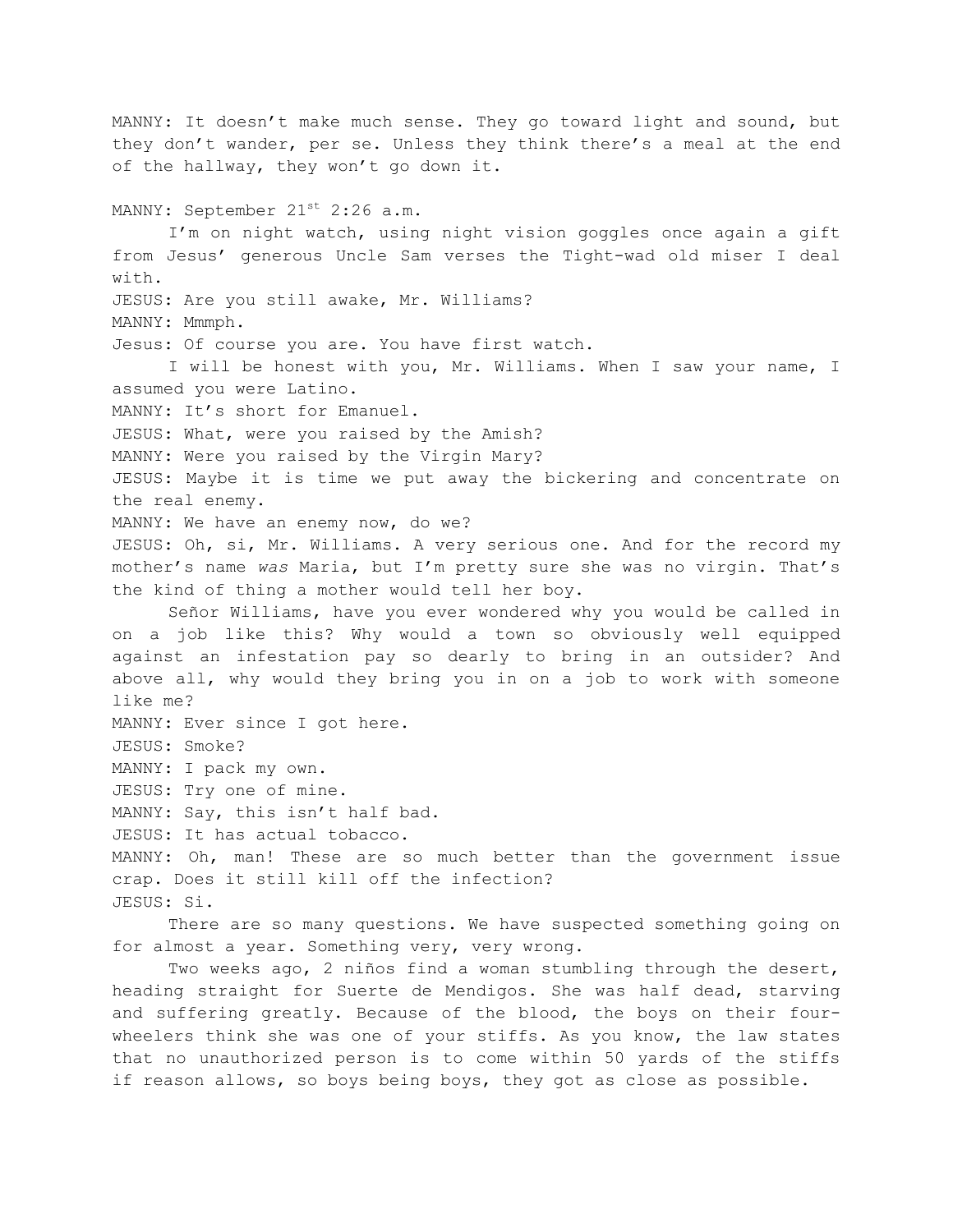They discover her real condition and bring her to the hospital where I was visiting a colleague. Let me show you what we learned. MANNY: A tablet! They gave you a tablet! I can't believe this! JESUS: Quiet, please. You will wake Mr. Timson. MANNY: Do you know what they gave me? This stupid tape recorder! I have to supply my own batteries and everything! JESUS: I understand. Please, Mr. Williams, this is important. Just watch the video. MANNY: Fine, but somebody's going to get an earful when I get home.

OK, the image is of a Hispanic woman, approximately 30-40 years old, a little the worse for wear. She's lying in what appears to be a hospital bed, oxygen mask and over a dozen tubes poking into her. The camera is fairly shakey and keeps going in and out of focus.

JESUS: Sorry. I am not a great photographer.

MANNY: You'd think with a tablet like that you would learn.

JESUS: Señor Williams…

MANNY: Anyway, she seems to be speaking Spanish. I don't understand what she's saying.

JESUS: This is Miss Mendoza. I never learned her first name. I can translate for you. After I calmed her down to enough to make sense, she made this statement.

"They took me off the streets. I was walking and they just took me. They put a rag over my mouth and I… I fell asleep.

"When I awoke, I was in a dark room, and I hurt. I hurt all over. A man came in and they had a… Sin Vida… A lifeless one strapped to a gurney and one of the men had a small box. I didn't want to know what was in the box. The box was horrible and dripped red. But the men were rough. They slapped me and told me to look.

"In the box were organs. Kidneys. They said the kidneys were mine and then they gave the box to the Lifeless One. The Lifeless One ate them! He ate part of me! I could see my organs smeared across his… bigotes… hair on his face. Facial hair. I tried to scream, but they covered my mouth until all the scream was out of me.

"I was so scared. The men said that they were going to feed me to the monster one bit at a time and left. I didn't know what to do.

"Then one of the men took pity on me. He came back and unstrapped me. He said that if I ran, he would try not to let the men know, but if they found out, they would release the monster to find me, so I needed to run. He said that there was a town to the north, Suerte de Mendigos. If I could reach there, I would be safe.

"I ran, even though I hurt. I ran as fast as I could. I did not have kidneys, so I was not well. I was not far away when the men must have learned of my escape because they let the Lifeless One go, and I had to get away."

\*\*\*Silence\*\*\*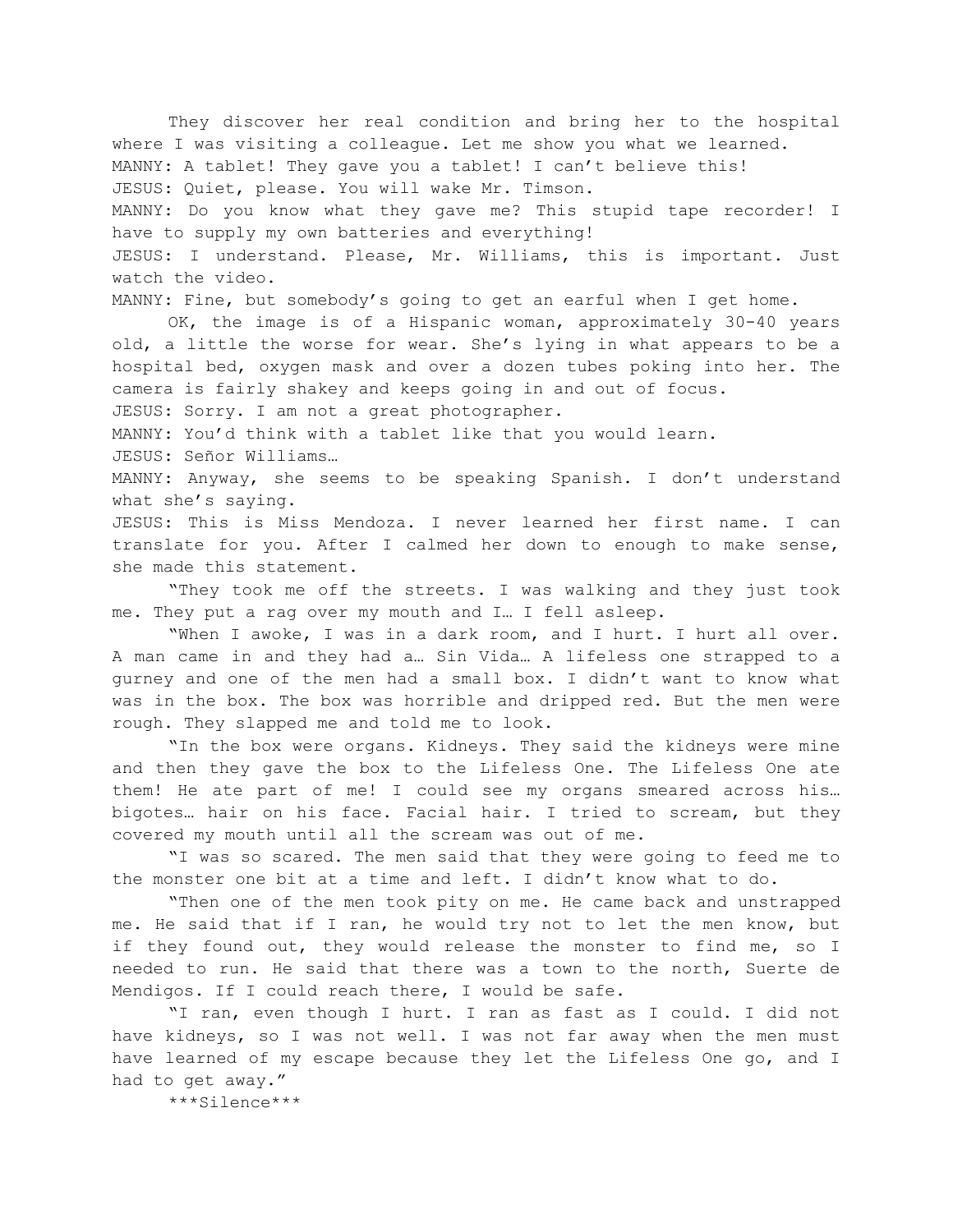MANNY: The video stops.

JESUS: The reason I wanted you, Senor Williams, is because I need to know about the stiffs they are using. You are highly recommended, and I need to know things about the stiffs that I do not understand.

Would the stiff chase a single target, Senor Williams? And if so, how long? Why would they track a solitary figure over miles of wasteland? Why would evil men feed a stiff a part of a person and then set the zombie after them? MANNY: \*\*\*Exhales\*\*\*

OK. During the war, there were rumors. Stories. One of our own, Brian, had lost a finger in a freak accident in Hagerstown. For weeks later, he said that he was being followed, that a stiff was trailing him. None of us took it seriously, of course. But we were attacked the next night, and we could swear there was one in a red sweater who seemed intent on Brian. We had to take it down, and then take it down again. It was eerie. It passed by a downed soldier to continue its conquest after Brian. After the battle, Brian never complained of being followed again. This is all speculation, of course. We never could prove that the creature had eaten Brian's finger in the first place.

JESUS: Of course not, Mr. Williams. But you think it *is* possible.

MANNY: Possible, but nothing has ever been confirmed. What happened to the woman?

JESUS: She died shortly after the video was taken. We performed an autopsy and found that her kidneys had indeed been removed. It was a sloppy process and was not done under sanitary conditions. She was not meant to survive.

The next day, the Zombie Squad came in with a trophy to prove their hunt was victorious: The head of a male convert. Without their knowledge, I tested the mouth and face of the zombie, and indeed we found the DNA of our victim. Now tell me, Mr. Williams, what can you make of the situation? We feel that there is more than just coincidence involved. We think there is something deeply evil transpiring.

MANNY: Is this why you wanted to keep me under wraps? You think the Zombie Squad is corrupted?

JESUS: And if they are corrupted, that means others may be, as well. We felt it was for your safety. This is much bigger than any of us, and we do not wish to put anyone at risk that doesn't need to be. We believe the men that held our dear señora captive were very bad men, and if they have informants in Suerte de Mendigos, and they see you, you could be in danger.

MANNY: I'm starting to regret my trip for sheets.

JESUS: What was that, Señor?

MANNY: I need to think about this.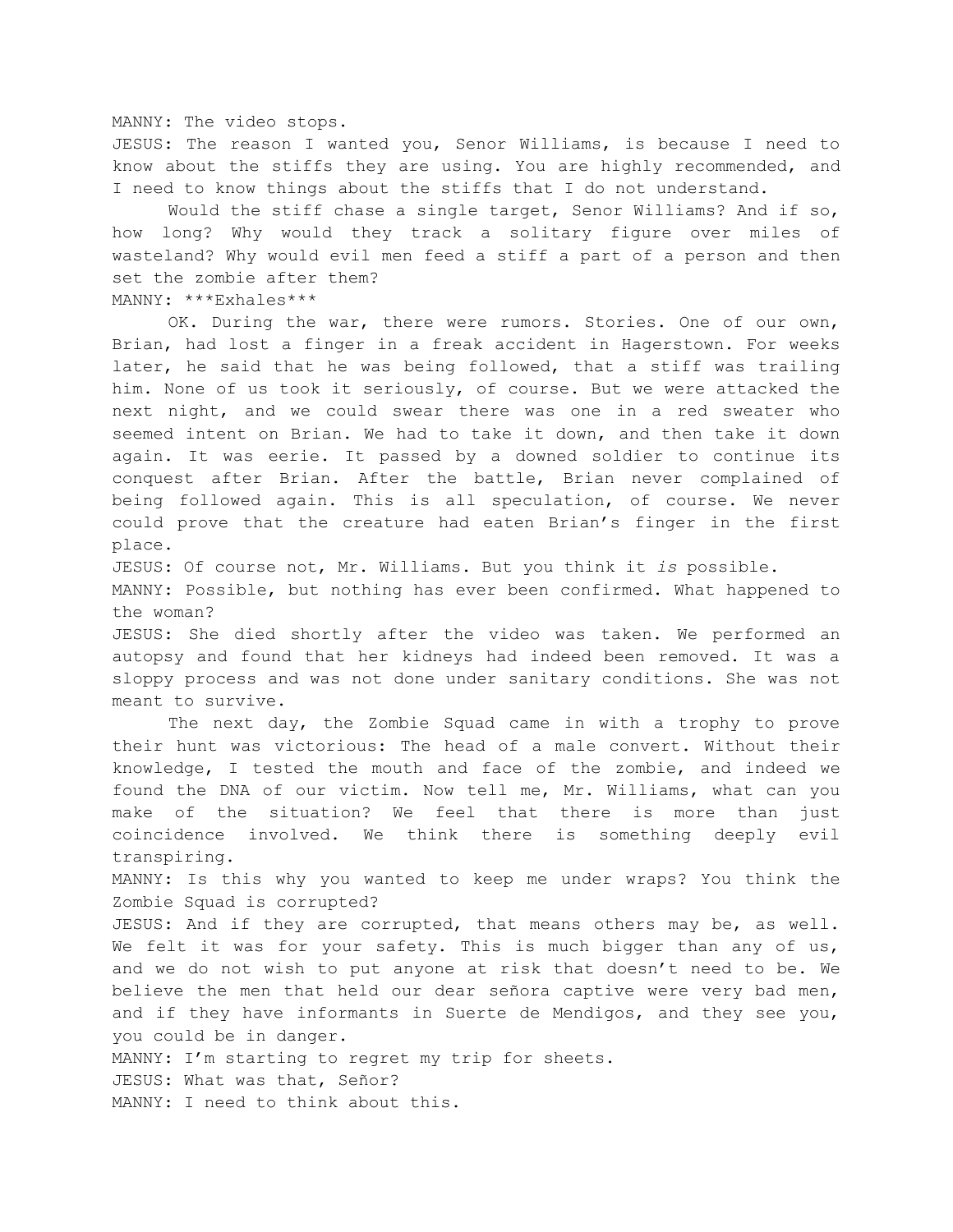JESUS: I will take the next watch. Sleep on it, Mr. Williams. Tell me what you think in the morning.

September  $21^{st}$  11:06 a.m.

Couldn't sleep. The images of the woman bothered me. Why would anyone do something like that? The stiffs ain't what you would call "evil," but more like animal-like. They don't think or have motive. They just consume. To do what happened to that woman would take a conscience that had been beaten, mutilated and ripped away from humanity. True evil takes a mind, no matter how rotted it's become.

The idea that part of the victim had been fed to lead the stiff out in the desert makes some sense. Stiffs are drawn to blood, the smell of sweat and the sound of civilization. They would have no reason to enter the desert. The reason why someone would want them in the desert is a bit of a mystery. If they were using stiffs to attack another city, like weapons in a war would call for an army of stiffs, not one straggler at a time. It doesn't make any sense. TIMSON: Gents, I think I got somethin'. \*\*Sound of rushed footsteps\*\* TIMSON: Color me silly, but that feller seems to have a hitch in his get-along. MANNY: What do you see, Jesus? JESUS: I think it is a zombie. Check it yourself, Mr. Williams. I am not trained for this. MANNY: I'm looking through the spotting scope. There is an individual off in the distance. They stumble a lot like a stiff. There's blood on the shirt, and their face is pale. The person in question is Hispanic… Can we increase the power of this lense? JESUS: Si, Senor. Like this. MANNY: Thank you. Looking at the man… Negative. The individual is not a stiff. It looks like we may have another victim of your conspiracy, Jesus. Jesus: How can you tell? MANNY: Look at his face. He's in pain. He's sweating and panting. stiffs sometimes breath, but it's more out of habit than necessity. I'll get the truck and maybe we can get him back to town… Jesus: No, Mr. Williams. MANNY: What? JESUS: He is not why we are out here, and he has not served his purpose. MANNY: What are you talking about? JESUS: If that man is the bait, we must let him play out his part. MANNY: If we don't get out there, he's going to… He's down! We have to get out there!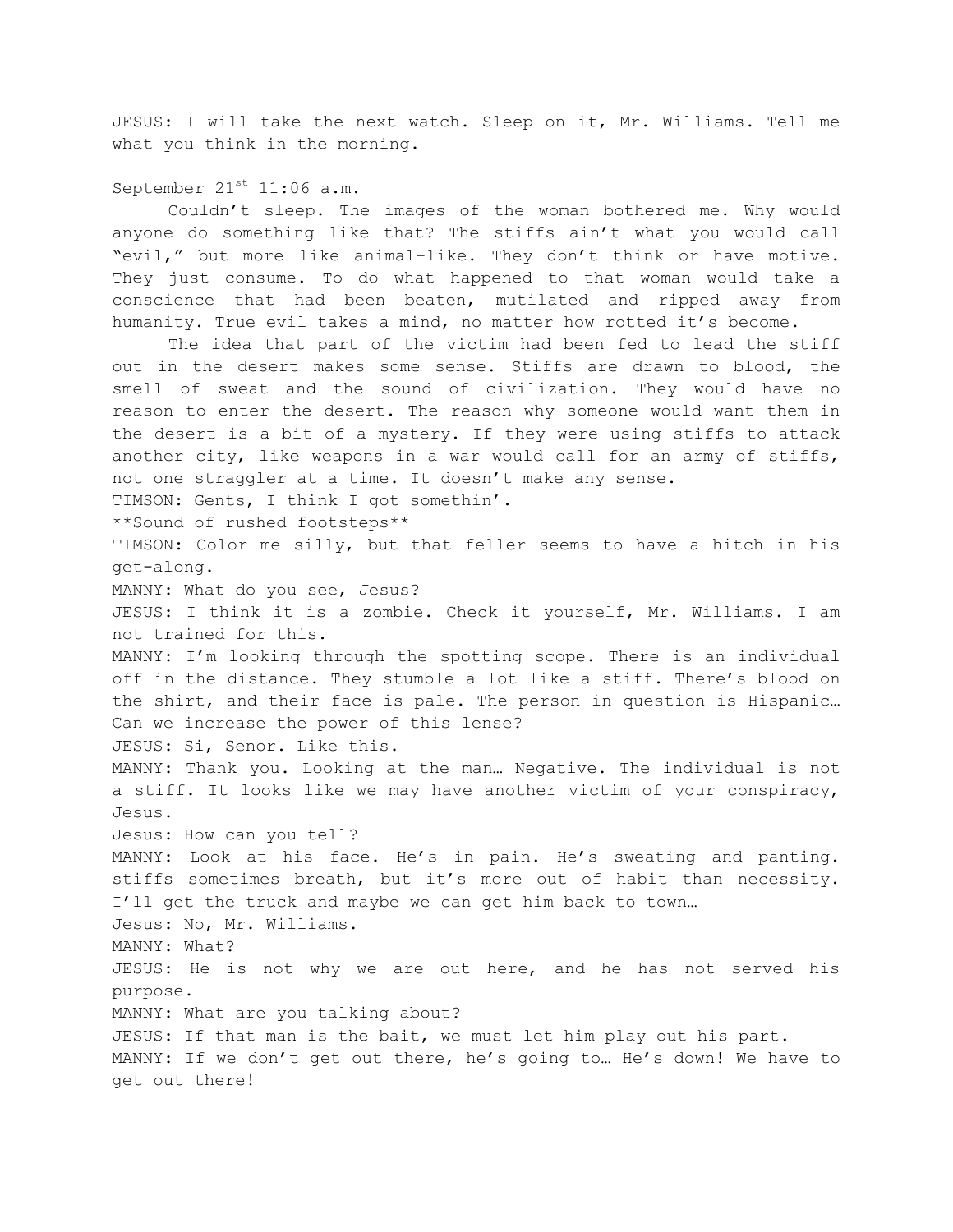JESUS: No. It is too late for our victim. Now, before you get too angry at me, I want you to not ask "Why?" but "What happens next?" Our victim will not have died in vain, and we may save many lives yet. MANNY: How are we going to save more lives? JESUS: Watch through your scope. Tell me when you see the zombie. \*\*\*Silence\*\*\* MANNY: I have a bead on it. JESUS: Are you sure? MANNY: I'm sure. JESUS: Then we wait for one minute. Agents, be ready to move. MANNY: Where did you get that radio from? JESUS: Just watch. MANNY: There's a single stiff moving in on its incumbent target. There is blood marring its shirt. It's already fed. JESUS: Look to the left, amigo. MANNY: There's a pick-up truck converging on the scene. It has one, two… looks like four men in the bed, and two in the front. One in the bed has a rifle, but he isn't using it, yet. The truck pulls up to within easy range of the zombie. The stiff isn't paying attention… \*\*\*Gun shot\*\*\* MANNY: The stiff is down. JESUS: Keep watching. We don't have what we need, yet. MANNY: The men are getting out of the truck. One is in a full surgeon's outfit. Looks like he has a machete. What is he doing? He's dissecting the stiff. He's digging into the body. The other men are surrounding the corpse with guns drawn. I can still see the surgeon. He's pulling parts of the Stiff out. It looks like he's taking out organs. Jesus: Ladies and gentlemen, move in. Repeat, move in! Watch those weapons! Let's try not to make this a blood bath. MANNY: Where did all those cops come from? They're coming from everywhere! JESUS: They are marshals, not cops. There is a difference. Timson: I told ya there was a million places to hide in the desert! \*\*Shouting, chaos. Noise such as jostling, as if Manny is running with the recorder in tow.\*\* MANNY: Guns are being taken away from the zombie squad, a pair of troopers are overlooking the fallen Mexican. The Zombie Squad are being cuffed and read their rights. JESUS: Mr. Williams! Can you look over the zombie? I don't want any of my agents bitten! MANNY: Right away! \*\*Sound of jostling, possibly running\*\* The Stiff was male, Hispanic, five feet and some change, midtwenties at time of conversion. It has been decapitated; head is

resting three feet away. Its shirt has been cut open, exposing the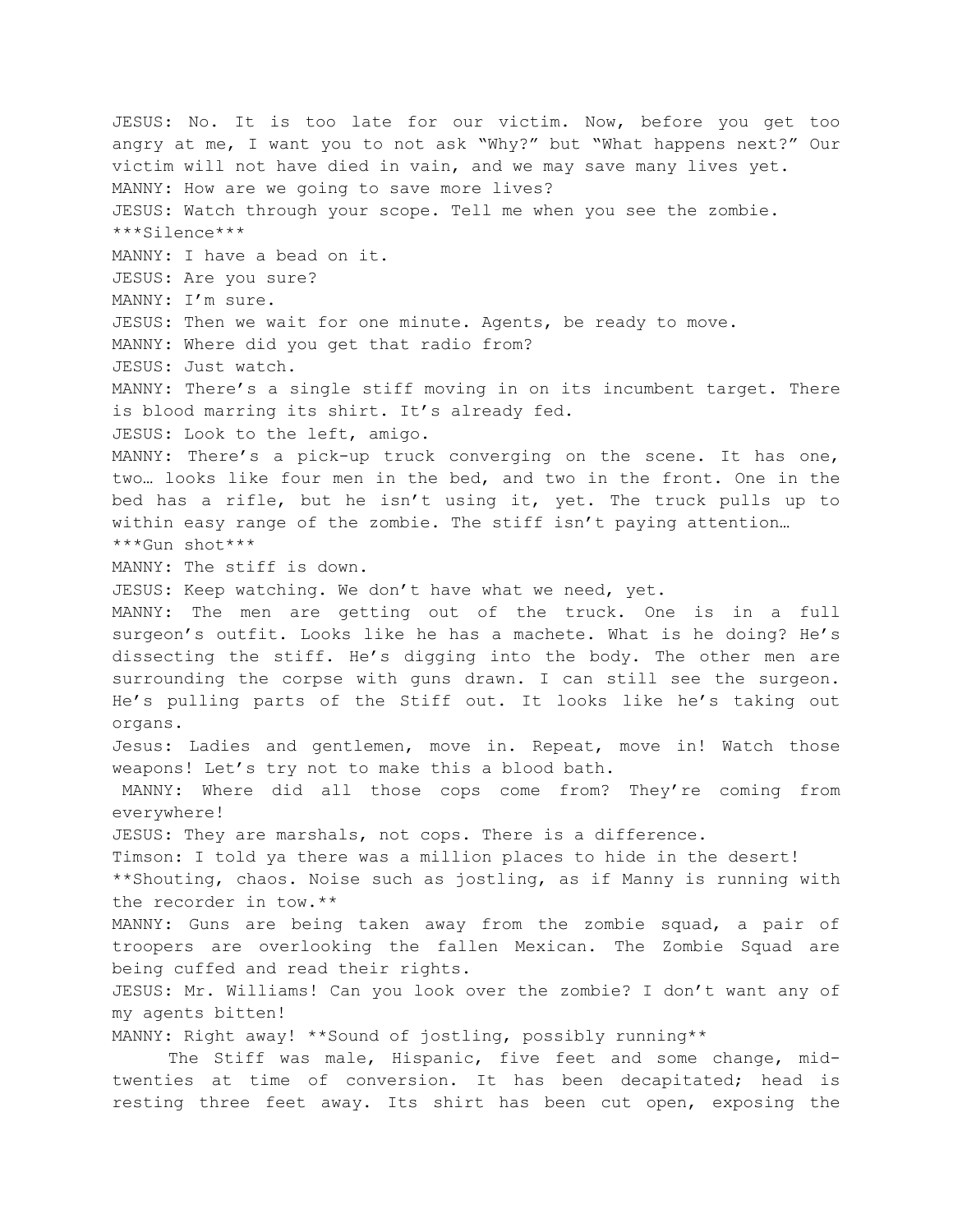abdomen. Ribs are exposed, and the torso has been cut open. Not ripped or gnawed on, not like you usually see. My guess is it was done with the machete. There are signs of… looks like surgical tape. The Stiff is missing all major organs. Lungs, heart, stomach, intestines and the sweet breads have all been removed.

And there seems to be something left in the cavity. It's not an organ. It looks like a plastic bag. JESUS: Don't touch that, Señor! I need to know what it is! MANNY: May I extract it? JESUS: Be careful, Señor. I do not want you to become infected. MANNY: It's just above the rib cage, tucked in under the clavicle. Whoever put it in here was brave enough. They had to operate on this thing after it had been infected. Got it.

It's a clear plastic bag, seeming to contain a white block of some kind of dry substance.

JESUS: Unless I am mistaken, it is heroine.

MANNY: What?

JESUS: We have been speculating that Suerte de Mendigos has been the route of a new drug trafficking plot that we almost never caught.

Suerte de Mendigos has an almost fool-proof drug screening process. You heard Mayor Gonzales: Drug sniffing dogs and a police force with anti-drug training. They even have x-ray equipment they can use on moving vehicles. Every time drugs come in, Suerte de Mendigos adapts.

That is, until the drugs started flowing freely about a year after the great infestation war. We got the impression something new had entered the pool but we couldn't figure out how. We knew that it was coming from the border but we couldn't figure out how the drugs got here or the money got there.

Mayor Gonzales kept finding bodies out in the desert, dead from what seemed like natural causes. This happened all the time in the old days, so it wasn't anything new. He sent the bodies back. Originally, that's how we thought the drugs were coming through, but the dogs didn't detect anything, so he sent them back.

Of course, we looked the other way until Miss Mendoza showed up, and suddenly the whole situation made more sense. We should have looked closer at those bodies. Nobody performs an autopsy on an obvious natural death, especially when they're an illegal immigrant. We looked at the next victim and found the stitches. We diverted the corpse after it left here and found bundles of cash stashed in the space where organs should be. We sent him back anyway as not to arouse any suspicions.

Then the zombies started to show up. Just a hand-full at first. Then it became more and more common. I thought much on the fact. This is not my expertise, Señor Williams. I needed someone who knew what to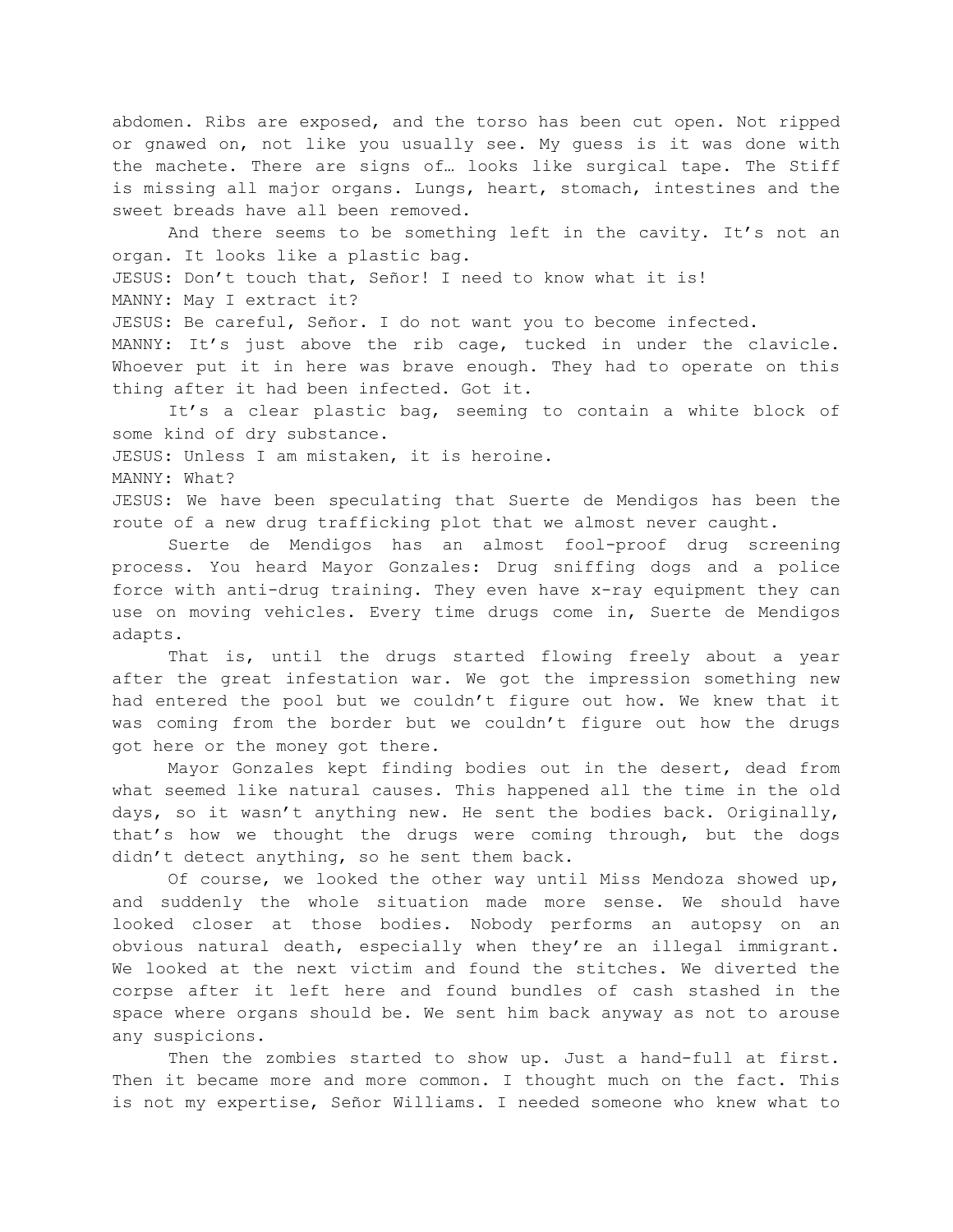look for and what would make a zombie act out of character, if they can be said to have a character.

So I called for you. I will admit I wanted to invite another Latino because nobody looks at us too closely around here. But we take what we can get.

I need to know what happened with the zombie, Señor Williams. MANNY: From what I can tell, this stiff must have been captured, tied down and operated on. They removed the unneeded portions here, here and here. If you look here, the body has been cut.

JESUS: How can you tell?

MANNY: When a zombie rots away, it's messy. These places have been cleanly removed. No remaining body parts anywhere. In fact, if you look closely, they sprayed down the inner cavity with some sort of a sealant. Probably to protect the drugs.

JESUS: So what I can understand is that this is an operation from the Mexican drug cartels. They grab two people to begin with: a victim off the street and a zombie. The cartel carves both of them up, and hollows them out. The zombie becomes the vessel for the drugs and the victim's organs are fed to the ghouls. The zombie has the taste of the victim, and will follow her anywhere. Is this correct, Señor? MANNY: Keep going.

JESUS: In the case of Miss Mendoza, she got pointed to Suerte de Mendigos, but most of them died along the way. The Zombie Squad picks up the body of the human and kills the zombie. They have a surgeon on both ends, don't you see? The Squad extracts the drugs from the convert, inserts the payment in the human and what happens next?

MANNY: The stiff gets burned if the squad is following procedure, which makes sense. That way they get rid of the evidence. The body of the victim gets dumped in some place people would see it and gets returned to Mexico.

Jesus: And that's where the cartel step in, seize the body and extract their payment. \*\*Jesus sighs\*\*

I'm sorry you had to be part of this, Señor Williams, but without your last pieces of the puzzle, many more would become hopeless victims to these burros.

MANNY: September 24<sup>th</sup>, Let's call it 10:15 p.m.

I'm the only passenger on the first bus out of Suerte de Mendigos which makes me wonder why the bus decided to depart, but I'll just be grateful for small favors.

How do you sum up something of this magnitude? There was so much going on, it was hard to tell what all happened until it was over, and then you could only put together the pieces.

If it's true, and these guys are dealing directly with one of the Mexican drug cartels, that's nasty business I don't want any part of.